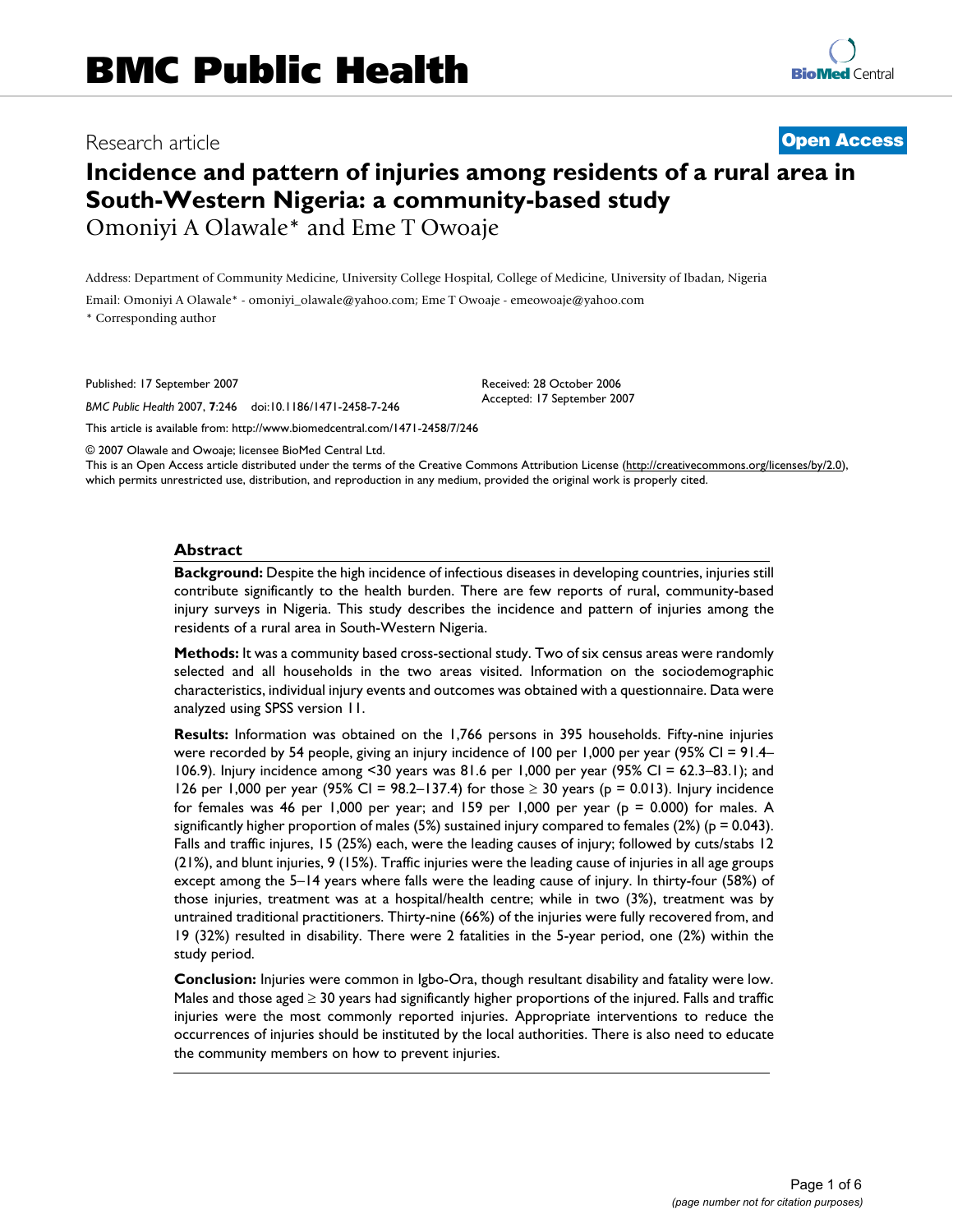## **Background**

Injury is recognized as a major health problem as well as a leading cause of death and disability globally [1,2], and in Africa. The associated morbidity, disability, socioeconomic losses, Gross National Product (GNP) and Disability Adjusted Life Year (DALY) losses have been documented by several studies [1-3]. Several workers have studied the causes, patterns, and outcomes of injury, and sociodemographic factors associated with injury [3-10]. However, few workers have described the pattern of injuries, and associated factors, in Nigeria. Moreover, majority of these studies have been hospital-based [10].

The mortality and economic losses imposed by morbidity resulting from injuries are largely preventable. However, the development of effective injury prevention efforts depends on reliable and detailed information on the incidence and pattern of injury. In developed countries, such data are available from vital statistics registers and health care records. However, such records are of limited value in developing countries. Many ill or injured persons in these countries never receive medical care from orthodox health facilities, and many deaths are not reported; making health records an incomplete source of data.

Injury as a research problem has also been largely ignored in developing countries(Tursz, 1986; Zwi, 1996; Krug et al, 2000). Not enough research has been done on injury as opposed to infectious diseases which constitute a major cause of morbidity and mortality in such countries. Moreover, recent progress in industrialization and use of vehicles, increased number of people living in crowded and unsafe urban settlements, coupled with inaccessible and unaffordable emergency health services, also contribute to the higher health burden of injury in these regions of the world.

Injury is thus a long-overlooked health problem that deserves study. This study was conducted to understand and describe the incidence and pattern of injuries in Igbo-Ora, a rural area in South-Western Nigeria.

## **Methods**

#### *Study design*

It was a community-based, cross-sectional descriptive study conducted in April-May, 2005 in Igbo-Ora, the headquarters of Ibarapa Central Local Government Area, a rural area in Oyo State, South-Western Nigeria. Igbo-Ora has a population of about 60,000 and lies about 80 km away from Ibadan, the state capital. It is situated in the rain forest belt of the country. Majority of the residents are the native Yorubas, the other residents being made up of other nationals. The main occupations are farming and trading. Social infrastructure available include electricity, mobile telecommunications, several manually operated

boreholes, tarred road network, a state general hospital and other health centres, primary and secondary schools. There is also a medium scale industry. Literacy rate is low, especially among the elderly. We, however, do not have exact figures.

The Ibarapa programme was initiated in 1963 as a joint effort of the Federal Government of Nigeria, the local traditional authorities, and the Department of Community Medicine, University College Hospital, University of Ibadan. It is a pilot scheme for developing locally relevant, and participatory community intervention programmes that can be sustained in the spirit of self-reliance, to serve as a source of data for community-based research for the department, and for the public health training of undergraduate and postgraduate students of the department and other affiliated health schools. To facilitate this, Igbo-Ora community, which is fairly homogenous, was divided, on geographical basis, into six census areas. This same division was employed for this study which was conducted as a student research under the Ibarapa programme.

The study population was all the people who had been residing in Igbo-Ora for at least 6 months prior to the study period.

#### *Sampling technique*

Two out of the six census areas in Igbo-Ora were randomly selected, and all the households in these two census areas were visited. Since the whole community was fairly homogenous, the two randomly selected census areas can be expected to yield a representative sample.

#### *Ethical approval and informed consent*

Ethical approval for the study was granted by the Ethics Committee of the Department of Community Medicine, University College Hospital, University of Ibadan, Ibadan, Nigeria – the university department administering the Ibarapa Programme; and the local authorities. Verbal informed consent was obtained from the head of the households and individual adults. For minors, verbal informed consent was obtained from the parents/guardians. Appropriate rapport was established before administering the questionnaire.

#### *Data collection*

The data were collected by the use of a structured questionnaire adapted (and modified) from an Ugandan survey by Kobusingye et al in 1998 [6]. The questionnaire had two sections:

#### *Household characteristics*

Number of persons in the household, type of dwelling, type of energy sources used, and demographic informa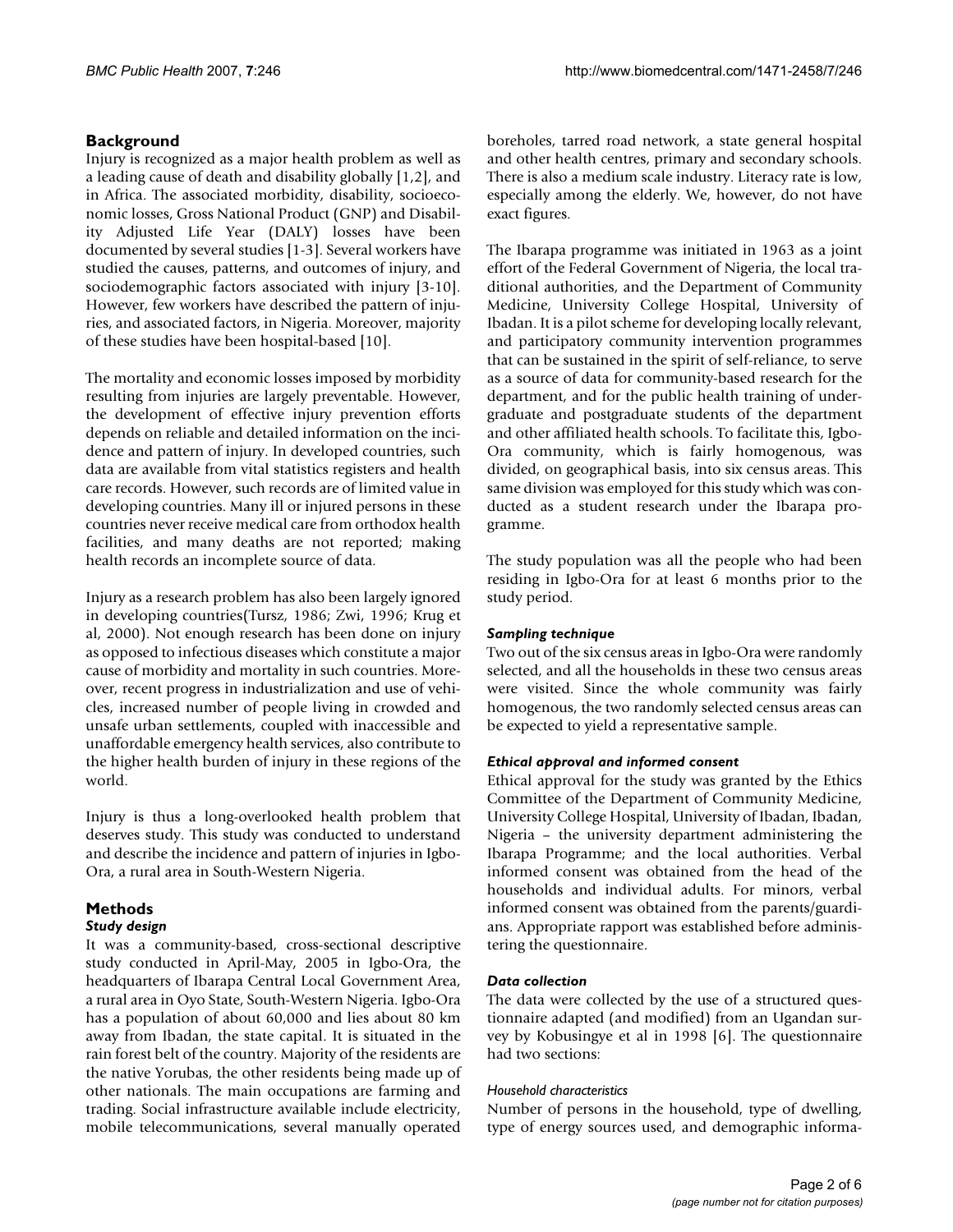tion about each member of the household, whether or not they have suffered any injury in the last 4 months. We also included mortality due to injury in the last 5 years.

#### *Individual injury event*

Collection of detailed information on each injury events: the cause of injury, injury sustained, part of the body affected and outcomes of injury. [see Additional file 1: "Study questionnaire" for the questionnaire].

The questionnaire was interviewer-administered, structured in English to ensure accuracy. The questionnaires were pre-tested at Idere, a similar environment about six kilometres away from the study area; and necessary adjustments were made to the questionnaire. The interviewers were pre-trained on administering the questionnaire to ensure uniformity, and accurate use of the local language in a culturally sensitive manner.

Although the unit of sampling was a household, the unit of analysis was an injury sustained in the 4-month period preceding the study. Injury was defined, in the local language, as any type of injury on any part of the body, in the last 4 months prior to the study; regardless of severity and outcome. Common examples of injury and injury causes were mentioned to ensure clarity. Disability was defined as loss of at least one day of work/school due to the direct effect of an injury sustained within the four-month period preceding the study. A major injury was one that led to at least 30 days lost and a minor injury less than 30 days. The recall period was four months. We had earlier wanted to use a recall period of six months, as in the Uganda study. However, preliminary work showed technical difficulties: most of the respondents were not formally educated and found it difficult to count/register months of the year. We, therefore, decided to make the start of the recall period the beginning of the year, since that was easier for respondents to register. The respondent was the head of the household or any other responsible adult. Information about individual injuries was obtained from the injured person. If the injured person was absent or a child, the information was obtained from the respondent (head of household/responsible adult).

The data were collected in an anonymous manner, without any names or other identifying information. The data were recorded blindly and the materials kept in a locked up room for disposal later – as is done periodically.

#### *Statistical analysis*

Data collected were entered and analyzed using SPSS version 11. Simple descriptives and frequencies were used. Statistical association was investigated using the chisquare test.

#### **Results**

Three hundred and ninety-five respondents in 395 households were interviewed and information was obtained on the 1,766 persons residing in these households. The response rate was 82% for households, and 86% for individuals within the households. Majority, 212 (54%), of the respondents were in the 15–49 age group. Females, 241, made up 61% of the respondents.

The ages of the 1,766 persons in the population ranged from 2 months to 85 years with a mean age of 40  $\pm$  17 years. The 15–49 age group had the highest population with 811 (46%). Eight hundred and forty-nine (48.1%) were males; while 917 (51.9%) were females [see Table 1].

Fifty-nine injuries were recorded in the 4-month period, by 54 people; one person had four injuries and two had two injuries each within the study period. The annual injury incidence was 100 per 1,000 per year (95% CI = 91.4–106.9). The number of injuries that led to the loss of at least a day of work/school was 44, with an incidence of 75 per 1,000 per year.

The ages of the injured people ranged from 3 years to 65 years; with a mean of  $30 \pm 15$  years. The age group 15-49 had the highest frequency (34, 58%) of those injured. The injury incidence in those below 30 years was 81.6 per 1,000 per year (95% CI = 62.3–83.1); and 126 per 1,000 per year in the  $\geq 30$  years age bracket (95% CI = 98.2– 137.4) ( $p = 0.013$ ).

Males accounted for 45 (76%) of the injuries, with an annual injury incidence of 159 per 1,000 per year; while the females accounted for 14 (24%) with an annual injury incidence of 46 per 1,000 per year [see Table 2]. A significantly higher proportion of injuries were sustained by males (5%) compared to the females (2%) ( $p = 0.043$ ).

Students had the highest frequency of injuries, 18 (31%); injuries were least among the unemployed, 5 (8%) (not shown in table).

|  |  | Table 1: Study population by age and sex |  |  |  |  |
|--|--|------------------------------------------|--|--|--|--|
|--|--|------------------------------------------|--|--|--|--|

| Age<br>group(years) |      | Total          |     | Male |     | Female |  |
|---------------------|------|----------------|-----|------|-----|--------|--|
|                     | No   | %              | No  | %    | No  | %      |  |
| $0 - 4$             | 210  | $\overline{2}$ | 96  | П    | 114 | 13     |  |
| $5 - 14$            | 415  | 23             | 212 | 25   | 203 | 22     |  |
| $15 - 49$           | 8111 | 46             | 397 | 47   | 414 | 45     |  |
| $50+$               | 330  | 19             | 44  | 17   | 186 | 20     |  |
| <b>Total</b>        | 1766 | 100            | 849 | 100  | 917 | 100    |  |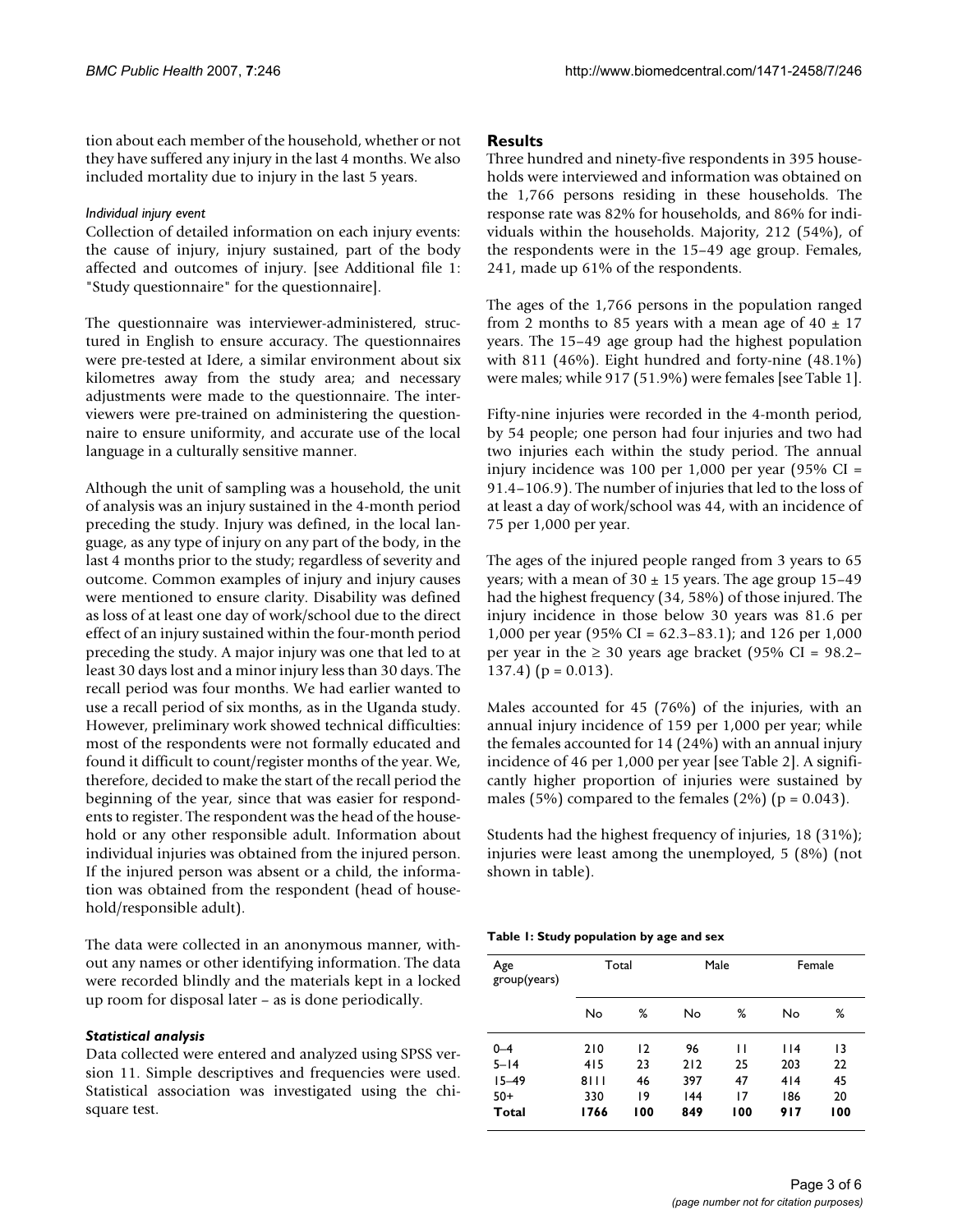|  |  | Table 2: Injury cause by sex |  |  |  |
|--|--|------------------------------|--|--|--|
|--|--|------------------------------|--|--|--|

| Injury cause |    | Total |    | Male |    | Female |
|--------------|----|-------|----|------|----|--------|
|              | No | %     | No | %    | No | %      |
| Traffic      | 15 | 25    | 10 | 22   | 5  | 36     |
| Falls        | 15 | 25    | 9  | 20   | 6  | 43     |
| Cuts/stabs   | 12 | 21    | П  | 24   |    | 7      |
| <b>Blunt</b> | 9  | 15    | 9  | 20   |    | 7      |
| <b>Burns</b> | 3  | 5     | 3  | 6    | 0  | 0      |
| Others       | 5  | 9     | 4  | 8    |    | 7      |
| Total        | 59 | 100   | 45 | 100  | 14 | 100    |

#### *Causes of injury*

Falls and traffic injures, 15 (25%) each, were the leading causes of injury; followed by cuts/stabs 12 (21%), and blunt injuries, 9 (15%). Among males, cuts/stabs, 11 (24%), were the leading cause of injury; followed by traffic injuries,10 (22%). Among the females, falls, 6 (43%), were the leading cause followed by traffic injuries, 5 (36%). In all types of injuries, there was male preponderance [see Table 2].

Traffic injuries were the leading cause of injuries in all age groups except among the 5–14 years where falls were the leading cause of injury [see Figure 1].

In 32 (54%) of the injuries, the lower extremities were affected, followed by the trunk, 14 (24%) and upper limbs, 8 (14%). Majority, 19 (32%), of the injuries



**Figure 1** Injury cause by age group.

occurred at home; followed by those on the road in town, 16 (27%), and farm, 14 (24%).

Forty-eight (81%) of the injuries were unintentional. Of the 11 intentional injuries, assault was most common, 6 (55%). Of the 59 injuries, 34 (58%) were treated at a hospital/health centre while two (3%) were managed by an untrained practitioner. Sixteen (47%) of injuries for which treatment was sought at a hospital/health centre required admission.

Fifty-one (86%) of the injuries were minor (led to a loss of less than 30 days of work/school). Only one (2%) of the injuries led to loss of more than 30 days of work/ school by the caregiver.

#### *Injury outcomes*

As at the time of the study, 39 (66%) of the injuries were fully recovered from, 19 (32%) led to disability. Two injury fatalities were recorded in the 5-year period preceding the study, one (2%) within the four-month study period [see Table 3].

#### **Discussion**

Our study revealed an overall injury incidence of 100 per 1,000 per year, higher than comparable studies in Pakistan (41.3 per 1,000 per year) [3], and Tanzania (32.7 per 1,000 per year) [11]. The authors initially thought this could be explained by the all-inclusive definition of injury in the study to include all injuries regardless of severity, as against other studies in which only injuries that led to treatment in the hospital or loss of at least a day's work were recorded. However, the incidence of injuries leading to the loss of at least a day of work/school (75 per 1,000 per year) was still relatively high compared to other studies. This may be explained by the fact that, though Igbo-Ora is a rural area, it is bordered by bigger towns; and a number of interstate highways pass through it, including a trans-border smuggling route. There has also been a recent increase in the number of vehicles, especially motorcycles, in Igbo-Ora. Many of the motorcycle riders are neither formally trained nor licensed to ride motorcy-

| Table 3: Injury outcomes by sex |
|---------------------------------|
|---------------------------------|

| Injury<br>outcome |    | Total |    | Male |    | Female |  |
|-------------------|----|-------|----|------|----|--------|--|
|                   | No | %     | No | %    | No | %      |  |
| Full<br>recovery  | 39 | 66    | 31 | 69   | 8  | 57     |  |
| <b>Disability</b> | 19 | 32    | 4  | 31   | 5  | 36     |  |
| Death             |    | 2     | 0  | 0    |    | 7      |  |
| Total             | 59 | 100   | 45 | 100  | 14 | 100    |  |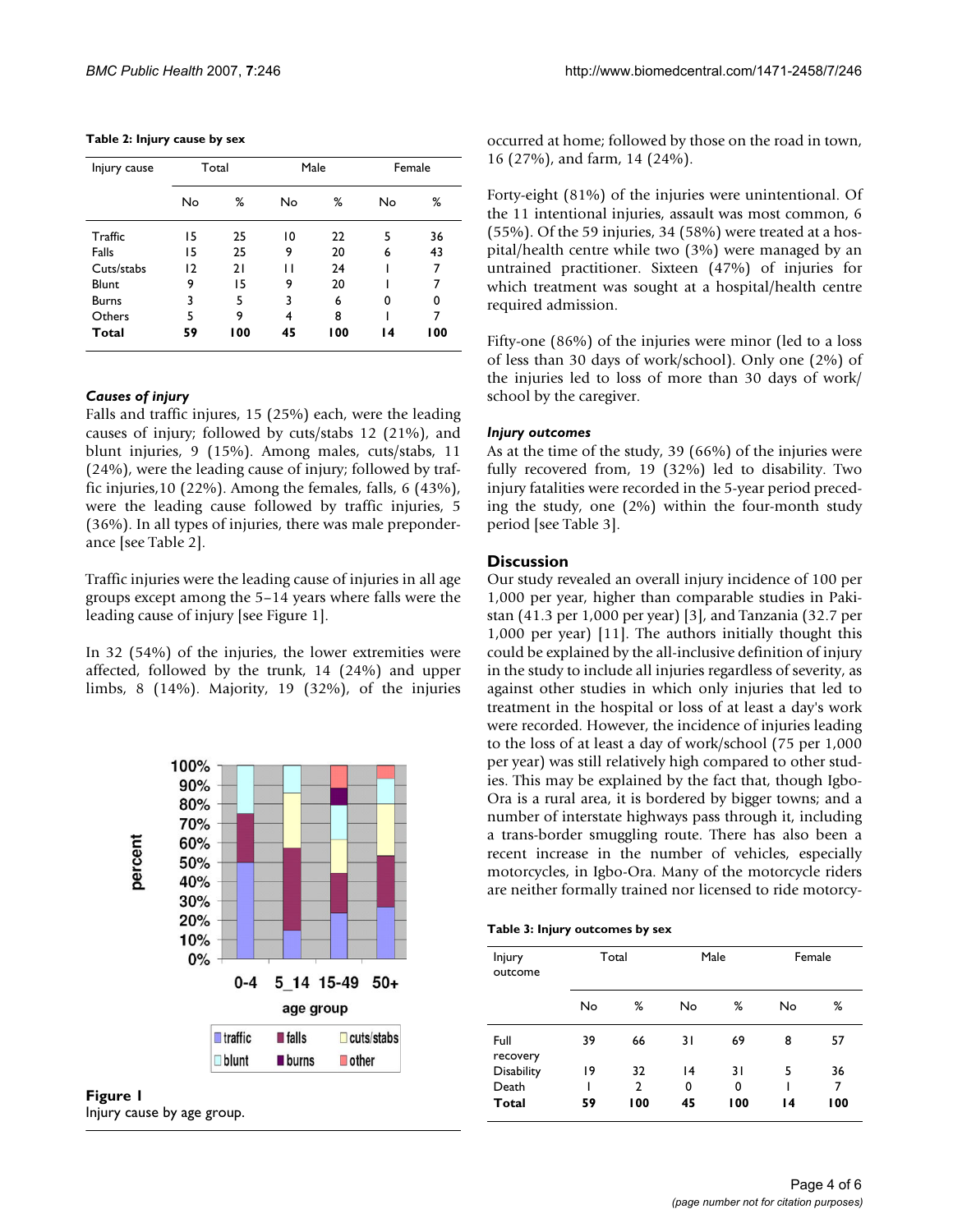cles, and drive recklessly. These factors may account for high incidence of injuries, of which majority are trafficrelated.

The mean age of the injured population (30 years  $\pm$  15 years) was similar to those in similar rural communitybased injury surveys in Pakistan [3], and Tanzania [11], and this may be explained by the fact that a large proportion of the population is in the 15–49 years age bracket. It also underscores the economic impact of these injuries since they affect the productive age group.

The male preponderance among those injured agrees with the WHO data and the studies of Abdul Gaffhar et al (2004) [3], Mock et al (1997) [7], and Moshiro et al (2004) [11]. In all injury types, there were more males injured than females, similar to other study findings.

While our finding that traffic injuries and falls were most common agreed in part with the WHO global report that traffic injuries were most common, it differed from rural community surveys in Uganda and Ghana where it was drowning and agricultural injuries respectively. Our finding seemed to resemble more the situation in the urban areas in these studies, where traffic injuries were most common. This may be explained by the recent increase in number of motorcycles in Igbo-Ora. Motorcycle injuries accounted for a majority of the traffic injuries in Igbo-Ora, a situation earlier reported by Mock et al in Ghana (1997), and Moshiro et al in Tanzania (2004). The main road in Igbo-Ora is also along the car-smugglers' route and could explain the increased risk and occurrence of traffic injuries.

The occurrence of most injuries in the home and on the road in town agrees with the report of Kobusingye et al in 2001. The situation in Tanzania was slightly different, however, with more injuries occurring outside the home than within the home. That most of the injuries were unintentional was a finding similar to findings in other rural community-based injury surveys.

Our survey showed that the disability and fatality resulting from injury among Igbo-Ora residents were low, with most of the injuries being fully recovered from; a finding similar to the Uganda study.

The health-seeking behaviour of Igbo-Ora residents was good. Of those injured, more than half (58%) sought treatment in a hospital/health centre. This was in sharp contrast to the study by Edet et al [8] in the Idikan neighbourhood of Ibadan where less than one percent of those injured were treated in orthodox health facilities. Due to the low literacy rates and poverty, orthodox care accounts for minority of healthcare received in most rural areas of Nigeria. This unusual observation could be explained by the 42-year presence of the Ibarapa Programme in Igbo-Ora, which may have positively modified the health-seeking behaviour of the residents through various health education programmes and subsidized health care delivery.

Detailed demographic data are not available, but age and gender distributions of Igbo-Ora are comparable to the national data available from the 1991 census- which was the latest at the time of the study. Therefore, the results of this study can be reasonably expected to afford some cautious generalization to other rural areas in Nigeria. However, Nigeria is a very populous and heterogeneous country and this may limit the generalizability of the results. It however, provides vital preliminary information needed for planning local injury prevention programmes in Igbo-Ora and comparable rural areas in the country, and provides a stimulant for more extensive nationwide studies that compare rural and urban areas and investigate risk factors associated with injury incidence, causes and outcomes.

## **Limitations**

1. Self reporting: the accuracy of respondent's answer on the occurrence of injury events or on duration of resultant disability cannot be independently verified. That is, the answers to questions about nature of injury for any responses received could not be verified. Injury caused by sexual violence or domestic violence are likely to be underreported, since respondents do not want to disclose the fact that they have been victims.

2. Recall: there is a tendency for respondents to report events occurring outside the study period as if they had occurred within it, and vice versa. It was also likely that details of the injury could be lost due to memory-decay, thus a recall bias. The short recall period of 4 months should minimize this.

3. Proxy respondents: the use of the head of the household to recall all injuries sustained by the household predisposes to underreporting. If he/she has to respond for more than one person, the tendency for inaccurate injury reporting is increased.

4. Language difficulty: defining injury and disability in a culturally acceptable way could be difficult and may have affected the quality of data we got. To minimize this, we trained the personnel to administer the questionnaire using the local language in a culturally acceptable way.

We feel these limitations were minimized such that they should not significantly affect the quality of the results.